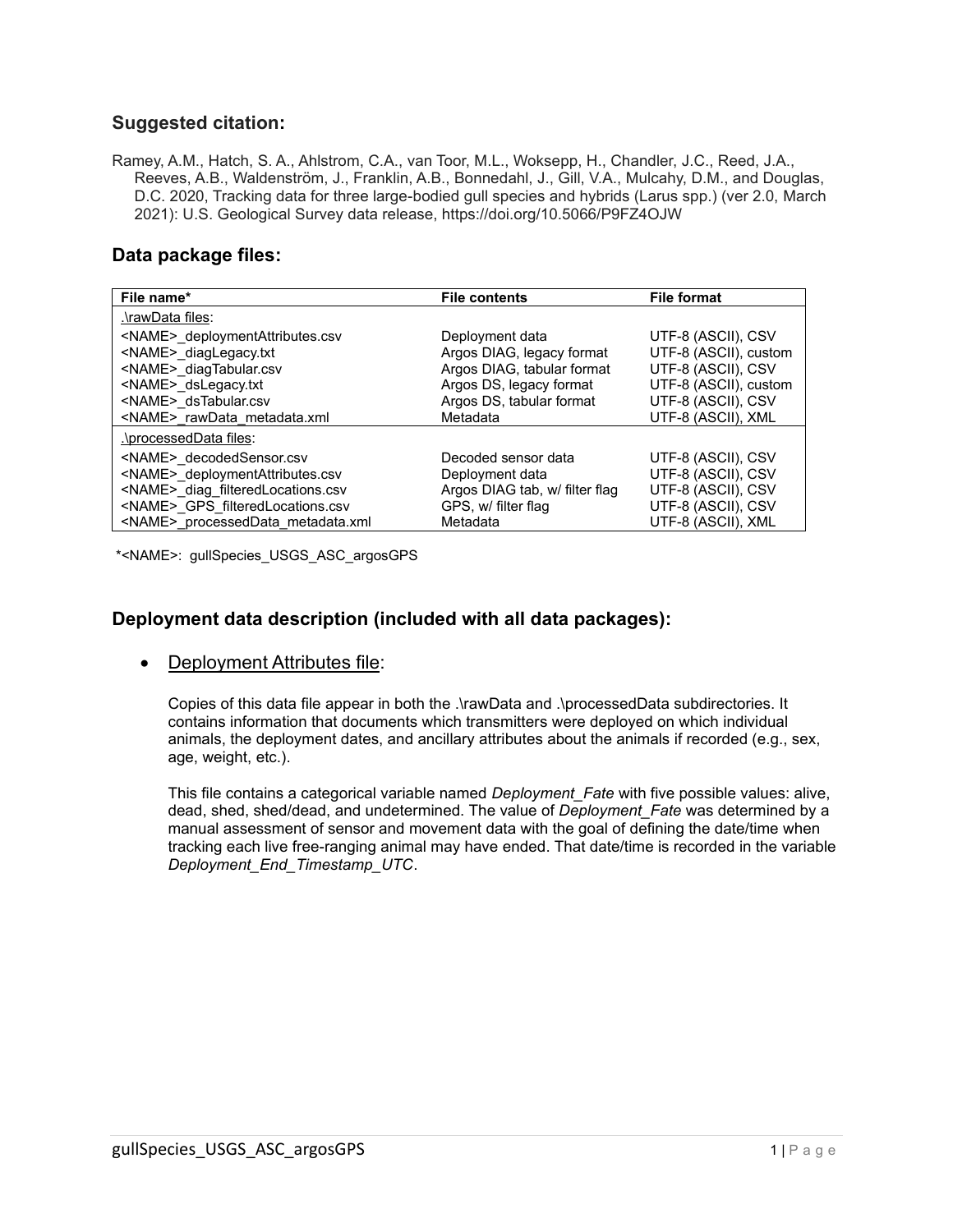| Deployment_Fate |                                                                                                | Deployment_End_Timestamp_UTC                                                                                                         |  |
|-----------------|------------------------------------------------------------------------------------------------|--------------------------------------------------------------------------------------------------------------------------------------|--|
| alive           | Default - No evidence that animal<br>died or shed PTT                                          | Date/time of the last transmission obtained from the PTT<br>or shortly thereafter                                                    |  |
| shed            | Definitive - a live animal observed<br>without attached PTT                                    |                                                                                                                                      |  |
| dead            | Definitive – observed carcass or<br>unambiguous sensor data                                    | Date/time of the last transmission obtained from the PTT<br>with sensor data indicating attachment to a live free-<br>ranging animal |  |
| shed/dead       | Ambiguous - evidence of shed or<br>dead, but insufficient evidence<br>to distinguish which one |                                                                                                                                      |  |
| undetermined    | No assessment of mortality or<br>attachment                                                    | No date/time is provided                                                                                                             |  |

All tabular-format data files in this data package (described below) include a related, *Tracking\_Status,* variable. *Tracking\_Status* = 'alive' for all data records collected while the animal was believed to be alive. If there was evidence that the animal died, or the transmitter was shed, then all data records thereafter will have *Tracking\_Status* coded as dead, shed, or shed/dead. *Users are cautioned to exclude post-mortality or post-detachment data records before analyzing data assumed to be collected from live, free-ranging animals.*

Note that the final tracking destination (location) of an animal may have only been obtained postmortality or post-detachment. Raw Argos data are included for up to several months beyond that date to ensure information from after the *Deployment\_End\_Timestamp\_UTC* was preserved (if available). If final destinations are of interest, the first 'non-alive' locations (if available) should be examined. To help prevent unintended use of 'non-alive' location data, the coordinates of those records in the "diag\_filteredLocations" and "GPS\_filteredLocations" files (in the processed data folder) are stored as the variables *Lat\_ShedDead* and *Lon\_ShedDead*.

## **Raw data-package file descriptions**

• Argos DS (a.k.a. Dispose) legacy format file:

The Argos DS format contains all transmissions (messages) collected during any given satellite overpass. Each overpass is reported on multiple lines of data beginning with a header (PTT number, satellite ID, etc.) and followed by a variable number of records reporting the raw sensor data carried by each transmission. DS is the most appropriate data format for decoding sensor data for subsequent analysis. The DS legacy data have been archived in their original format as received from CLS (a.k.a. Service Argos). That format, however, has changed a few times since its inception in the early 1980s. Description of the Argos DS legacy format is provided in Argos System User Manuals.

## • Argos DIAG (a.k.a. Diagnostic) legacy format file:

The Argos DIAG format (since 1988) contains multiple lines of data for a given satellite overpass that report the primary location estimate, the alternate location estimate, and several other variables such as the location class index (accuracy) and signal strength and concludes with raw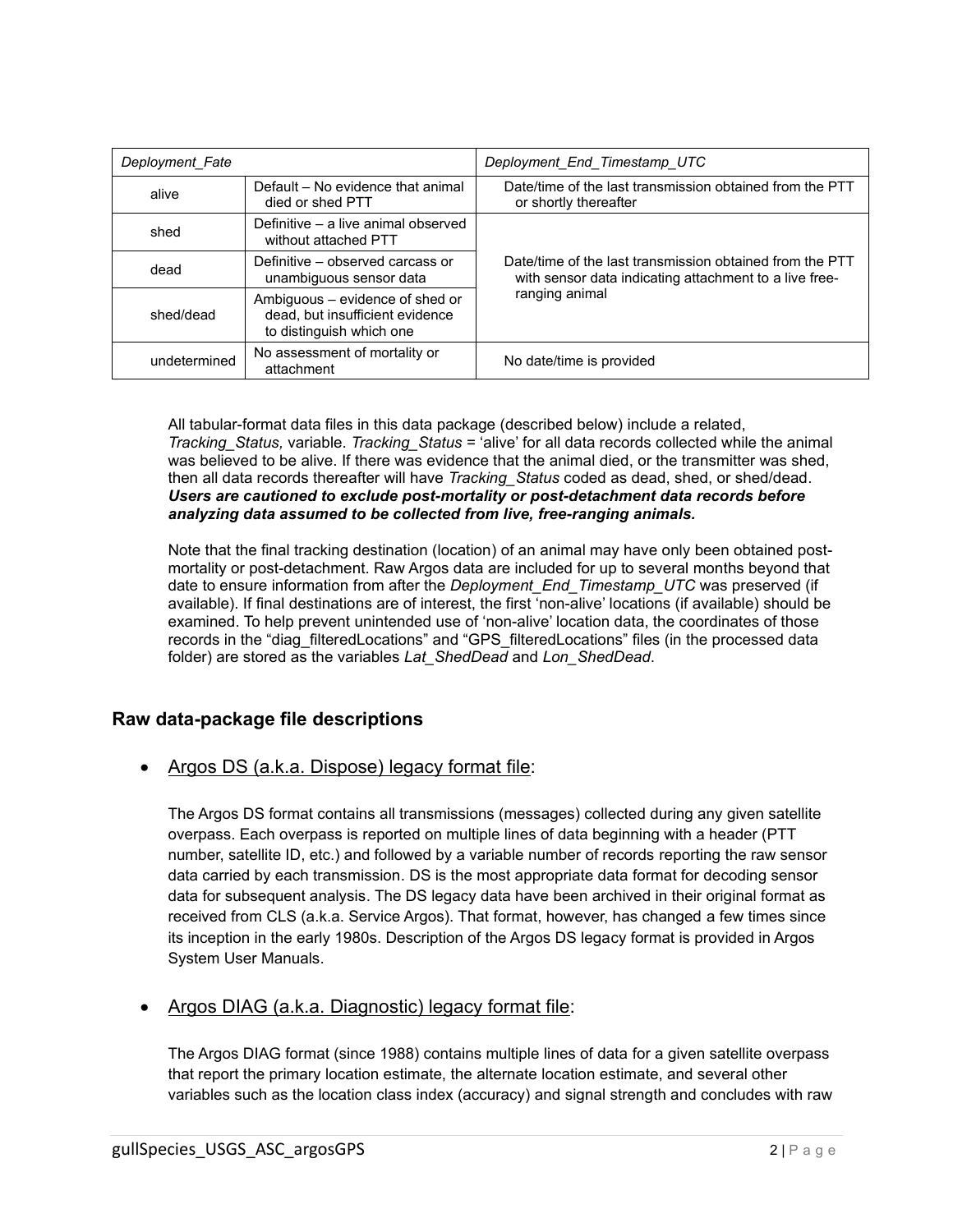sensor data values obtained from a single (arbitrary) transmission. DIAG is the most appropriate data format for extraction of location data for subsequent analysis. The DIAG legacy data are in their original format as received from CLS (a.k.a. Service Argos), but that format has changed a few times since its inception in the late 1980s. Description of the Argos DIAG legacy format is provided in Argos System User Manuals.

## • Argos DS tabular format file:

The DS tabular data format contains the same information as the legacy DS format, however, all the variables are reported on single comma-delimited records. As such, the tabular DS format is more convenient for ingestion into database software. Tabular DS holds a full complement of the raw sensor data in which one data record contains the data obtained from one PTT transmission. Ancillary identifying variables and *Tracking\_Status* have been added to the tabular records by USGS for this data release.

### • Argos DIAG tabular format file:

The DIAG tabular data format contains the same information as the legacy DIAG format, however, all the variables associated with a given satellite overpass are reported on one single comma-delimited record. As such, the DIAG tabular format is more convenient for ingestion into database or GIS software. Tabular DIAG holds a full complement of raw unfiltered location data. One data record contains all variables (including primary and alternate location estimates) from one satellite overpass. Ancillary identifying variables and *Tracking\_Status* have been added to the tabular records by USGS for this data release. Prior to July 2009, the variable *Pass\_Satellite\_ID* was added to the DIAG tabular records by USGS through temporal matching with the satellite overpasses in the DS data; please note that since multiple satellites can be visible to the transmitter at the same time, it is possible that some satellite IDs may be mismatched (prior to July 2009 only). Also, beginning July 2009, the tabular DIAG files contain data fields describing the Argos error ellipse.

## **Processed data-package file descriptions**

### • Filtered Argos DIAG data - tabular format:

This data file contains every record from the raw DIAG tabular format that had an Argos location estimate. A variable named "*DAF\_Filter*" has been added by USGS that flags implausible locations: *DAF\_Filter*= 1 for implausible locations and *DAF\_Filter*=0 for plausible locations. Implausible locations were identified using the [Douglas Argos-filter Algorithm](https://doi.org/10.1111/j.2041-210X.2012.00245.x) as implemented at the Movebank tracking data portal [\(www.movebank.org\)](http://www.movebank.org/) as follows:

The Argos DIAG tabular data and telemetry attributes files were uploaded into a Movebank Study named "gullSpecies\_USGS\_ASC\_argosGPS". The Douglas Argos-filter (DAF) was then applied using the user-defined parameters shown below: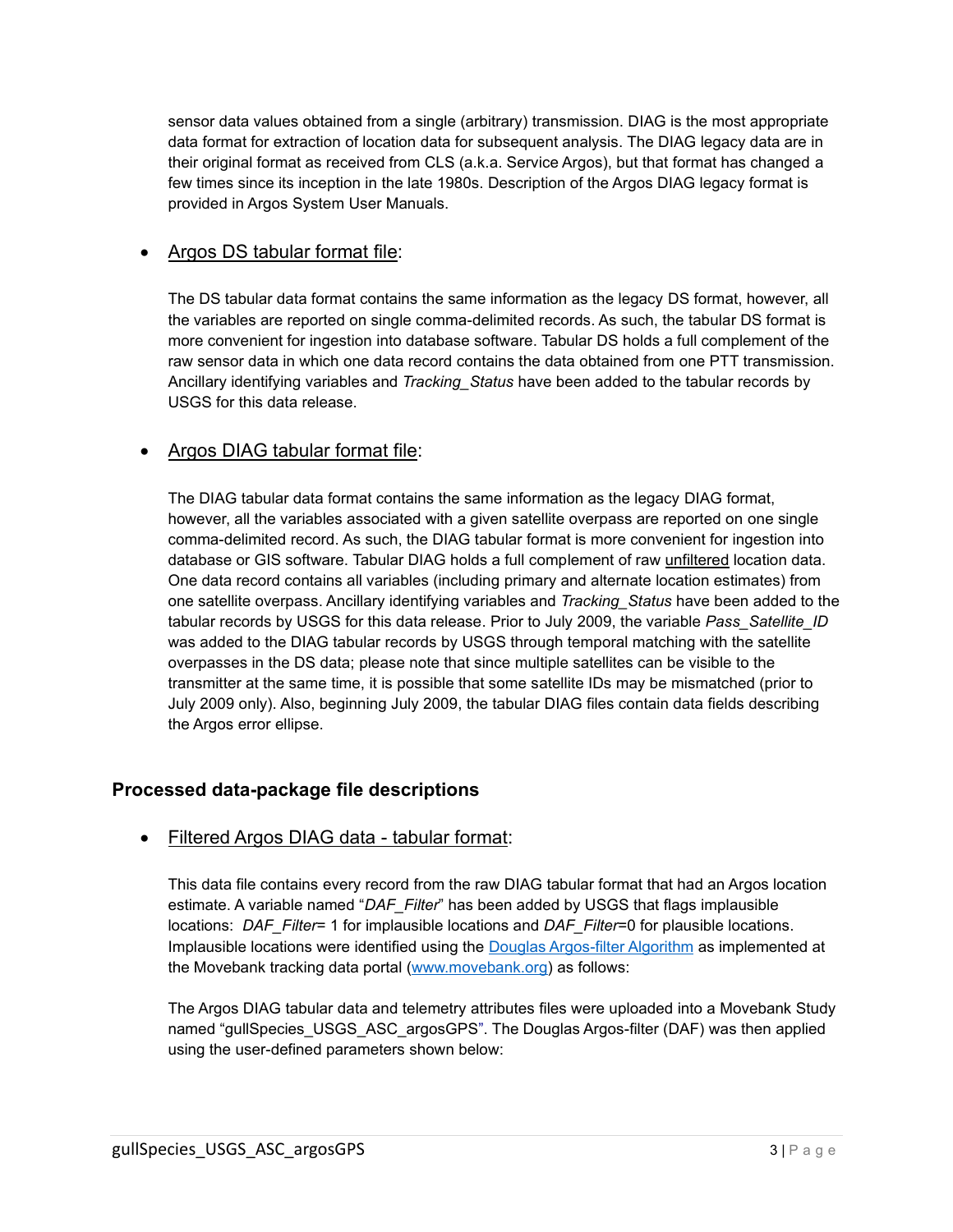| Douglas Filter Parameters                         |                                                                    |                                |                                                      |
|---------------------------------------------------|--------------------------------------------------------------------|--------------------------------|------------------------------------------------------|
|                                                   |                                                                    |                                | See manual $\bigcirc$                                |
| Filter Method                                     | Best Hybrid<br>▼                                                   | Best Hybrid filter parameters: |                                                      |
| keep_lc                                           | 1<br>▼                                                             | xmigrate                       | 2                                                    |
| maxredun                                          | 5                                                                  | xoverrun                       | 1.5                                                  |
|                                                   |                                                                    | xdirect                        | 20                                                   |
| Duplicate record treatment:<br>offset by one sec. | ⋒                                                                  | xangle                         | 150                                                  |
| filter                                            |                                                                    | xpercent                       | 20                                                   |
| MRD filter advanced parameters:<br>keeplast       | Lenabled                                                           | testp_0a<br>testp_bz           | 2<br>3                                               |
| skiploc                                           | enabled                                                            | Best of Day filter             | enabled                                              |
| DAR filter parameters:                            |                                                                    | pickday<br>minoffh             | enabled                                              |
| minrate                                           | 130                                                                |                                | $\overline{8}$                                       |
| r_only                                            | enabled                                                            | rankmeth                       | 1 (LC, IQX, IQY, NBMES)<br>$\boldsymbol{\mathrm{v}}$ |
| ratecoef                                          | 25                                                                 |                                |                                                      |
| Cancel<br>Run                                     | This configuration was applied on 2020-03-09 21:42:56.048<br>Reset |                                |                                                      |

As recommended by [Douglas et al. \(2012\)](https://doi.org/10.1111/j.2041-210X.2012.00245.x), DAF decisions for each animal's track were manually scanned and over-ridden when deemed appropriate. The final binary filtering flags were downloaded from Movebank and added to the DIAG tabular file (the *DAF\_Filter* variable as described above). The processed DIAG tabular file also adds the *Latitude* and *Longitude* variables that contain an algorithm-derived choice between the two location solutions (*Location\_Lat/Long\_Solution\_1* vs. *Solution\_2*) which are products of Doppler-based geolocation methods. *Latitude* and *Longitude* are empty when *Tracking\_Status* does not equal 'alive'. Coordinates for any locations obtained after *Deployment\_End\_Timestamp\_UTC* are stored as *Lat\_ShedDead* and *Lon\_ShedDead* to minimize risk of unintended analysis.

### • Filtered GPS data:

This data file contains every recorded GPS location. A variable named "*Location\_Speed\_Filter*" has been added by USGS that flags implausible locations: *Location Speed Filter*= 1 for implausible locations and *Location\_Speed\_Filter*=0 for plausible locations. Implausible locations were identified using the "GPS Speed-Filter" as implemented at the Movebank tracking data portal [\(www.movebank.org\)](http://www.movebank.org/) as follows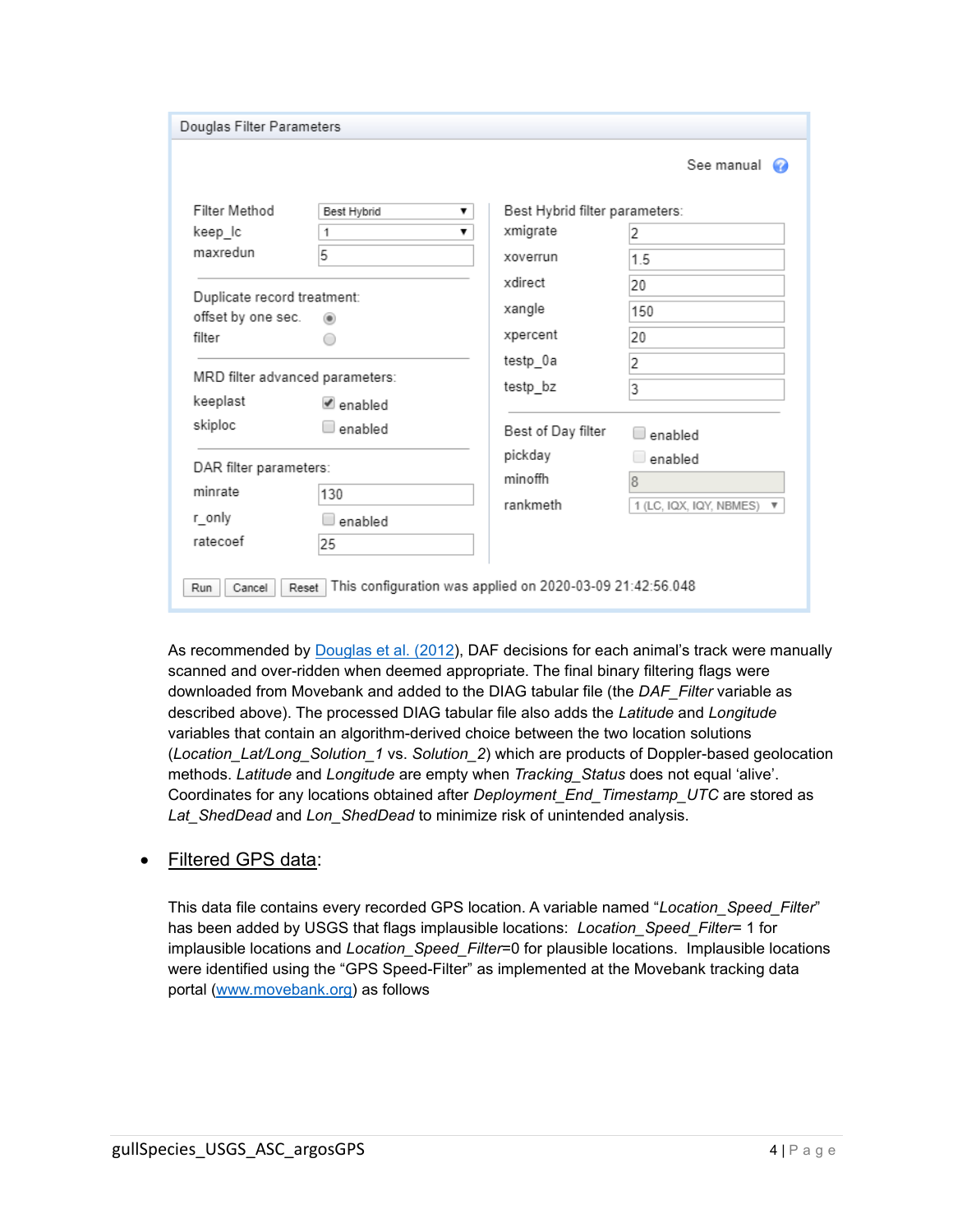| Filter Data                                                                                                                                                                                                                                                                                                                                                                                                                                                                                    |                                                            |  |  |
|------------------------------------------------------------------------------------------------------------------------------------------------------------------------------------------------------------------------------------------------------------------------------------------------------------------------------------------------------------------------------------------------------------------------------------------------------------------------------------------------|------------------------------------------------------------|--|--|
| Use data filters to hide duplicates, outliers and records outside defined value ranges. Applying these filters will<br>mark some locations in your data set with a "true" value in a new Algorithm Marked Outlier attribute, rather than<br>deleting records, so you can undo or change your filtering anytime. For each record, filters will be applied in the<br>order (1) duplicate filter, (2) value range filter, (3) speed filter. To avoid unexpected results, read the specifications. |                                                            |  |  |
| Filter duplicates                                                                                                                                                                                                                                                                                                                                                                                                                                                                              |                                                            |  |  |
| $\exists$ Filter by value range                                                                                                                                                                                                                                                                                                                                                                                                                                                                |                                                            |  |  |
| Filter by speed (experimental)                                                                                                                                                                                                                                                                                                                                                                                                                                                                 |                                                            |  |  |
| Read about speed filter algorithms                                                                                                                                                                                                                                                                                                                                                                                                                                                             |                                                            |  |  |
| Max. plausible speed (m/s):                                                                                                                                                                                                                                                                                                                                                                                                                                                                    | 35                                                         |  |  |
| Max. location error (m):                                                                                                                                                                                                                                                                                                                                                                                                                                                                       | 100                                                        |  |  |
| Used algorithm:                                                                                                                                                                                                                                                                                                                                                                                                                                                                                | ◉ Valid anchor ○ Longest consistent track ○ Simple outlier |  |  |
| Run Filters<br>Cancel                                                                                                                                                                                                                                                                                                                                                                                                                                                                          |                                                            |  |  |

#### Decoded sensor data file:

The transmitters summarized in this data package collected sensor data such as temperature (measured within the PTT just prior to transmission), voltage (battery voltage just prior to transmission), and activity (a revolving counter that incremented with changes in PTT orientation). Raw sensor data were transmitted as optimized integer values that represented temperature, voltage, etc. Those raw values have been decoded into usable units when applicable (e.g., Celsius and volts). **Note**, parity errors (misrepresentations of 1's and 0's introduced during earthto-satellite communication) occasionally corrupt the sensor data values, so care should be exercised to recognize their existence when analyzing and interpreting the sensor data. As general guidance, users should interpret the dominant modes or dominant patterns of the sensor data and be suspect of outlier values.

#### **Metadata**

FGDC metadata records are included with each data folder. The metadata provides specific details and definitions about all data files and variables. We encourage users to carefully examine the associated metadata to understand appropriate use and data limitations